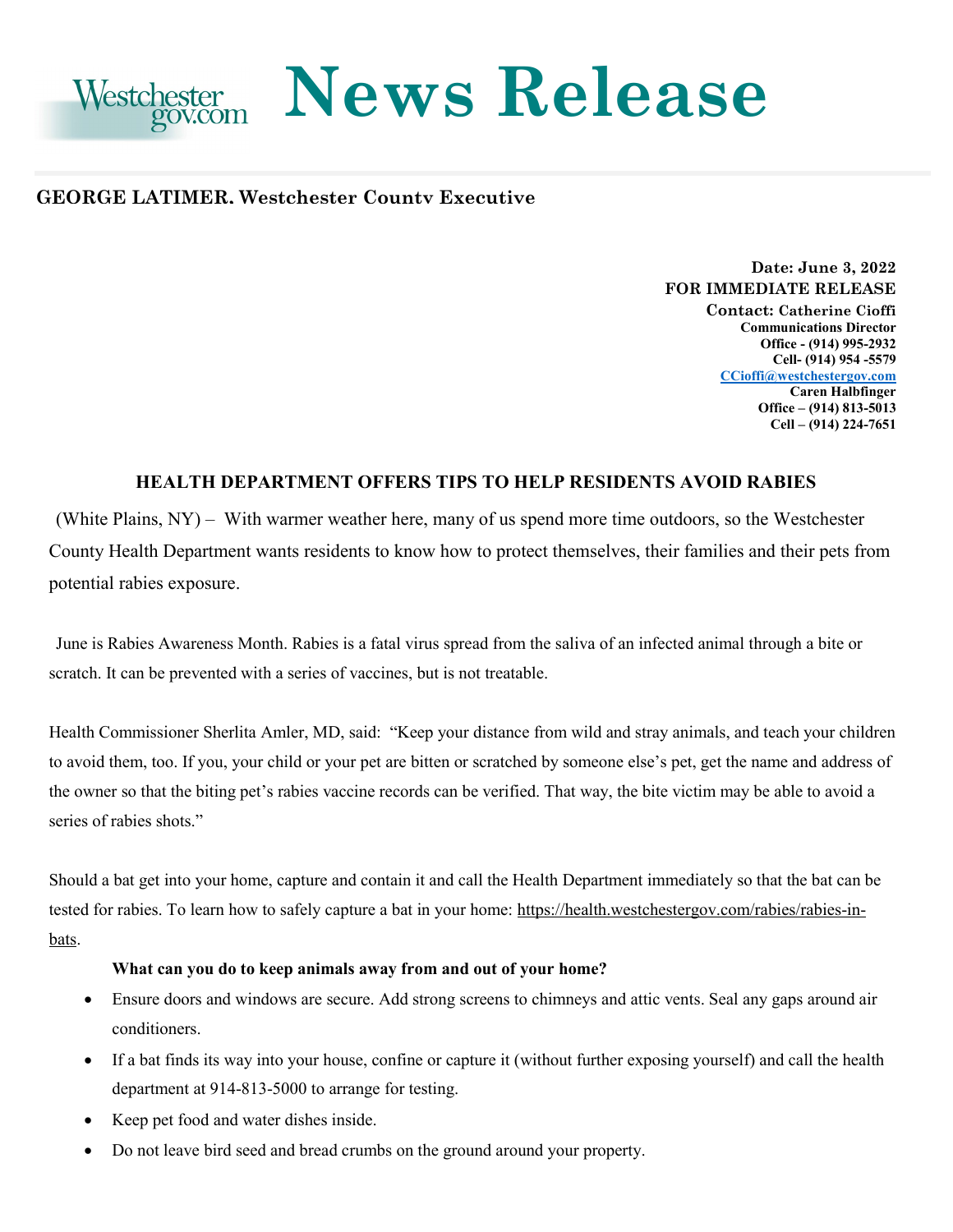- Do not leave food outdoors unattended.
- Cover garbage cans securely.

## **How can you tell if an animal is rabid?**

- Unusual behavior may be the first sign of rabies in an animal.
- A rabid animal may become either abnormally aggressive or unusually tame.
- Some rabid animals lose their fear of people and become excited and irritable, or appear passive and lethargic.
- Staggering and frothing at the mouth are sometimes noted.

### **What should you do if bitten or scratched by a wild or stray animal?**

- Wash the bite or scratch with warm, soapy water.
- Call your doctor or hospital to find out if additional treatment is needed.
- • Report the incident to the health department, 24 hours a day, at (914) 813-5000. If calling after business hours, follow the recorded instructions for reporting public health emergencies.

### **What should you do if your pet fights with another animal?**

- Wear gloves when handling your pet during and after an encounter with another animal.
- Call your veterinarian and the animal control officer in your community to report the incident.
- • If you pet is exposed to a suspect rabid animal, try to keep the animal in sight until the police or a wildlife trapper arrives.
- immediately at 813-5000. There are a few simple procedures to follow so that the injured person does not need rabies post-exposure treatment. Be sure to keep your pet's rabies vaccines current and contact your veterinarian to • If your pet bites or scratches someone, confine your animal and call the Westchester County Health Department verify your pet's rabies vaccine records.

More information about rabies and its prevention can be found on the Health Department's website at

[www.westchestergov.com/health.](http://www.westchestergov.com/health) Residents can also like us on Facebook at [facebook.com/wchealthdept](https://facebook.com/wchealthdept), follow us on Twitter @wchealthdept or call us at (914) 813-5000.

#### **###**

### **About Westchester County**

 Westchester County, located in the heart of the historic Hudson Valley, covers 500 square miles and has a population of just over a million. Originally home to Native Americans, who were members of the Lenape tribe, it is today a rich mix of many cultures and landscapes. The County is a blend of bustling cities, quaint of 6 cities, 19 towns and 20 villages. Westchester County is known for top-notch public schools, and a high quality of life. The County is also an intellectual capital, boasting a highly educated workforce, competitive centers. Westchester is led by County Executive George Latimer, who took office in January 2018 as the ninth villages and picturesque towns as well as open spaces and a network of beautiful parks. Westchester is made up colleges and universities, Fortune 500 companies, world changing non-profits, and cutting-edge research County Executive. Using inclusion and openness as a foreground, Latimer is fighting to make Westchester a destination for all people to live, work and enjoy. Learn more about Westchester County by visiting [www.westchestergov.com](http://www.westchestergov.com/) 

> **Follow Westchester County**  *Facebook:* WCHealthDept *Twitter:* @WCHealthDDept